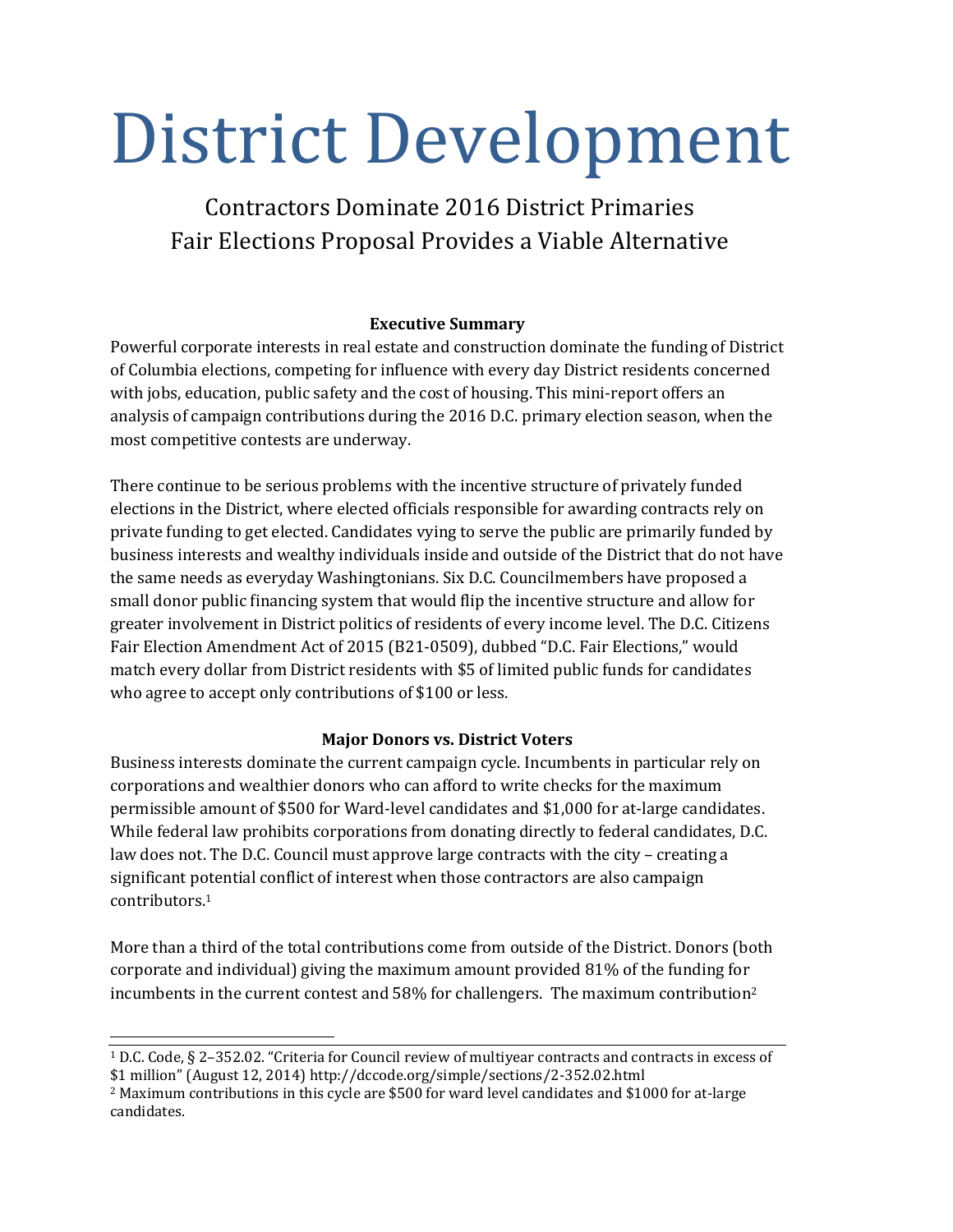amounts are far beyond what the average District resident can afford. And they are vastly out of reach for the one-in-five D.C. residents living below the poverty line3: to "max out" by giving \$1,000 to an At-Large candidate would cost more than two weeks' pay at the current minimum wage.

Many corporations and their related enterprises gave the maximum contributions along with their executives, board members, employees and family members of executives and board members. Incumbents received over four times more maximum contributions than challengers, on average. <sup>4</sup> Unsurprisingly, those candidates who have not publicly supported D.C. Fair Elections (B21-0509) receive more funding from identifiable business sources than candidates who support D.C. Fair Elections.

<sup>3</sup> D.C. Fiscal Policy Institute, "DC Poverty Demographics," (March 2009, updated April 9, 2014) http://www.dcfpi.org/wp-content/uploads/2009/03/DC-Poverty-Demographics.pdf <sup>4</sup> Candidates opposed or in favor, determined from public comment or direct conversations with key staff of current councilmember or candidate.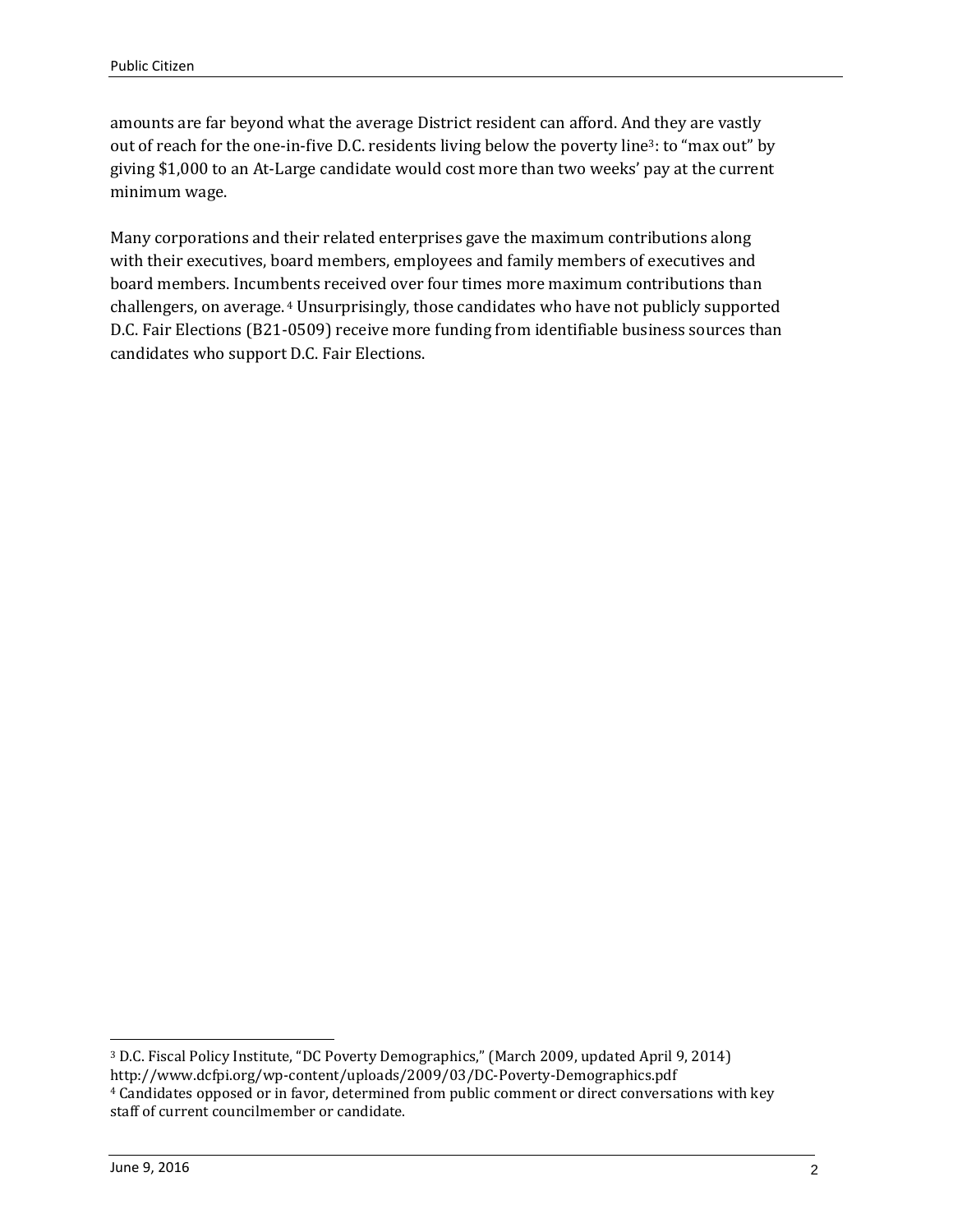| Candidate                                           | <b>Position on DC</b><br><b>Fair Elections</b> | <b>Total Max</b><br>Contributions | % of Max<br>Contributions | <b>Total</b><br><b>Fundraising</b> |  |  |  |
|-----------------------------------------------------|------------------------------------------------|-----------------------------------|---------------------------|------------------------------------|--|--|--|
| Incumbents(alphabetical)                            |                                                |                                   |                           |                                    |  |  |  |
| Yvette Alexander                                    | Opposed                                        | \$84,500                          | 81%                       | \$104,770                          |  |  |  |
| Jack Evans                                          | <b>Mixed Responses</b>                         | \$152,500                         | 82%                       | \$187,056                          |  |  |  |
| David Grosso                                        | In Favor                                       | \$49,000                          | 47%                       | \$104,886                          |  |  |  |
| LaRuby May                                          | Opposed                                        | \$161,500                         | 88%                       | \$183,824                          |  |  |  |
| Vincent Orange                                      | Opposed                                        | \$189,500                         | 86%                       | \$221,465                          |  |  |  |
| <b>Brandon Todd</b>                                 | Unknown                                        | \$204,000                         | 88%                       | \$233,052                          |  |  |  |
| Challengers(alphabetical)                           |                                                |                                   |                           |                                    |  |  |  |
| Leon Andrews                                        | In Favor                                       | \$6,000                           | 37%                       | \$16,223                           |  |  |  |
| David Garber                                        | In Favor                                       | \$37,000                          | 31%                       | \$120,483                          |  |  |  |
| Vincent Gray                                        | In Favor                                       | \$47,500                          | 61%                       | \$78,210                           |  |  |  |
| Robert White                                        | In Favor                                       | \$84,500                          | 93%                       | \$91,025                           |  |  |  |
| <b>Trayon White</b>                                 | In Favor                                       | \$8,000                           | 67%                       | \$11,989                           |  |  |  |
| <b>Incumbents Totals</b>                            |                                                | \$841,000                         | 81%                       | \$1,035,054                        |  |  |  |
| <b>Challengers Totals</b>                           |                                                | \$183,000                         | 58%                       | \$317,930                          |  |  |  |
| <b>Grand Totals</b>                                 |                                                | \$1,024,000                       | 76%                       | \$1,352,984                        |  |  |  |
| <b>Candidates in Favor of DC Fair Elections</b>     |                                                | \$232,000                         | 55%                       | \$422,816                          |  |  |  |
| <b>Candidates Not in Favor of DC Fair Elections</b> |                                                | \$792,000                         | 85%                       | \$930,168                          |  |  |  |
| Difference \$/Percentage Points                     |                                                | \$560,000                         | 30                        | \$507,352                          |  |  |  |

#### **Source of Contributions by Candidate as of March 10th, 2016<sup>5</sup>**

#### **Real Estate and Contractor Conglomerates Dominate D.C. Elections**

A small group of corporate interests in real estate, construction, law and consulting provided over half of the campaign funding in the current Council election. To conduct the sector analysis, we counted contributions from businesses directly, as well as contributions from top identifiable board members, managers, employees, PACs and family members of owners and top management. We used shared addresses in the contribution records, names and/or publicly available information to identify family members of corporate donor

 5 Sources: Latest available D.C. Office of Campaign Finance Contributions data through March 10, 2016, and Public Citizen analysis.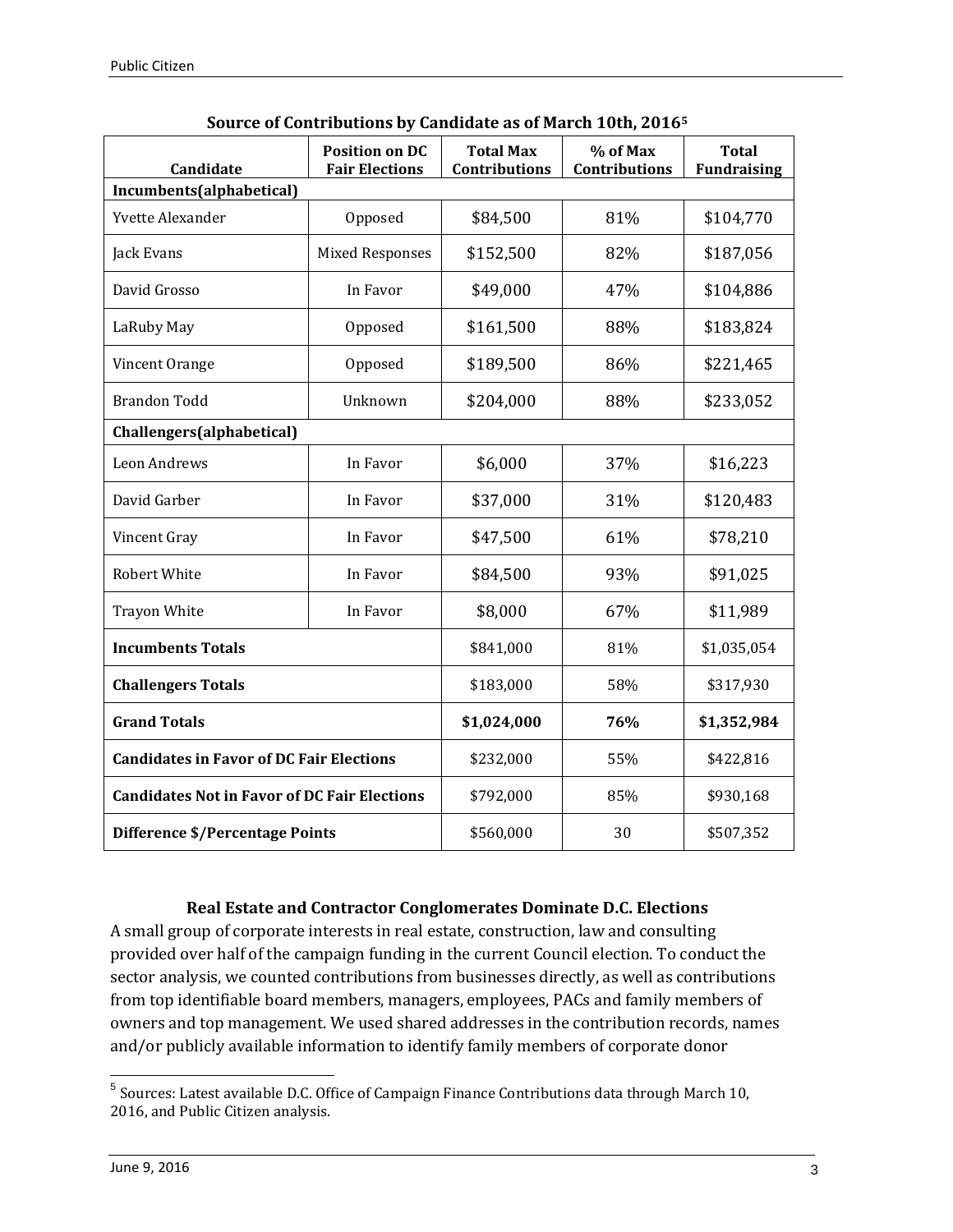leadership, and as much as possible, all three. Without a doubt, there are more sectoraffiliated contributors we were not able to identify and include in the sector analysis because there was inadequate information provided in the record. Indeed, 2% of contributions came from businesses that were not possible to identify.

| <b>Sector (Inc. Employee Contributions)</b> | <b>Amount</b> | % of Total<br>from<br>Corporate<br><b>Affiliates</b> |
|---------------------------------------------|---------------|------------------------------------------------------|
| <b>Real Estate</b>                          | \$228,871     | 26%                                                  |
| Construction                                | \$118,761     | 14%                                                  |
| <b>Top 2 Sectors</b>                        |               | 40%                                                  |
| Law                                         | \$76,215      | 9%                                                   |
| Consulting                                  | \$71,944      | 8%                                                   |
| <b>Top 4 Sectors</b>                        |               | 57%                                                  |
| Health                                      | \$48,280      | 6%                                                   |
| Government                                  | \$30,156      | 3%                                                   |
| Hospitality + Restaurant                    | \$27,800      | 3%                                                   |
| Energy                                      | \$19,725      | 2%                                                   |
| Education                                   | \$18,310      | 2%                                                   |
| Non-Profit                                  | \$17,140      | 2%                                                   |
| <b>Unknown Business</b>                     | \$15,625      | 2%                                                   |
| Finance                                     | \$6,975       | 1%                                                   |
| <b>Other</b>                                | \$186,875     | 22%                                                  |
| <b>Total</b>                                | \$866,677     | 100%                                                 |

#### **Contributions in 2016 District Elections by Sector<sup>6</sup>**

Of all contributions tied to a particular sector, 40% of contributions to candidates came from businesses and individuals involved in real estate and construction. If giving were truly reflective of the population of wealthy District residents, we would expect to see a larger percentage of the total giving from individuals working in major employment sectors like government and hospitality. But gifts from these sectors make up less than 6% of contributions.

<sup>6</sup> Sources: Latest available D.C. Office of Campaign Finance Contributions data through March 10, 2016 and Public Citizen analysis. Sector calculations include contributions from employees and board members for businesses as well as contributions from these individuals' family members. Sector analysis excludes contributions from people who are not employed, and from people who did not have an employer affiliation and lack a prominent public professional profile.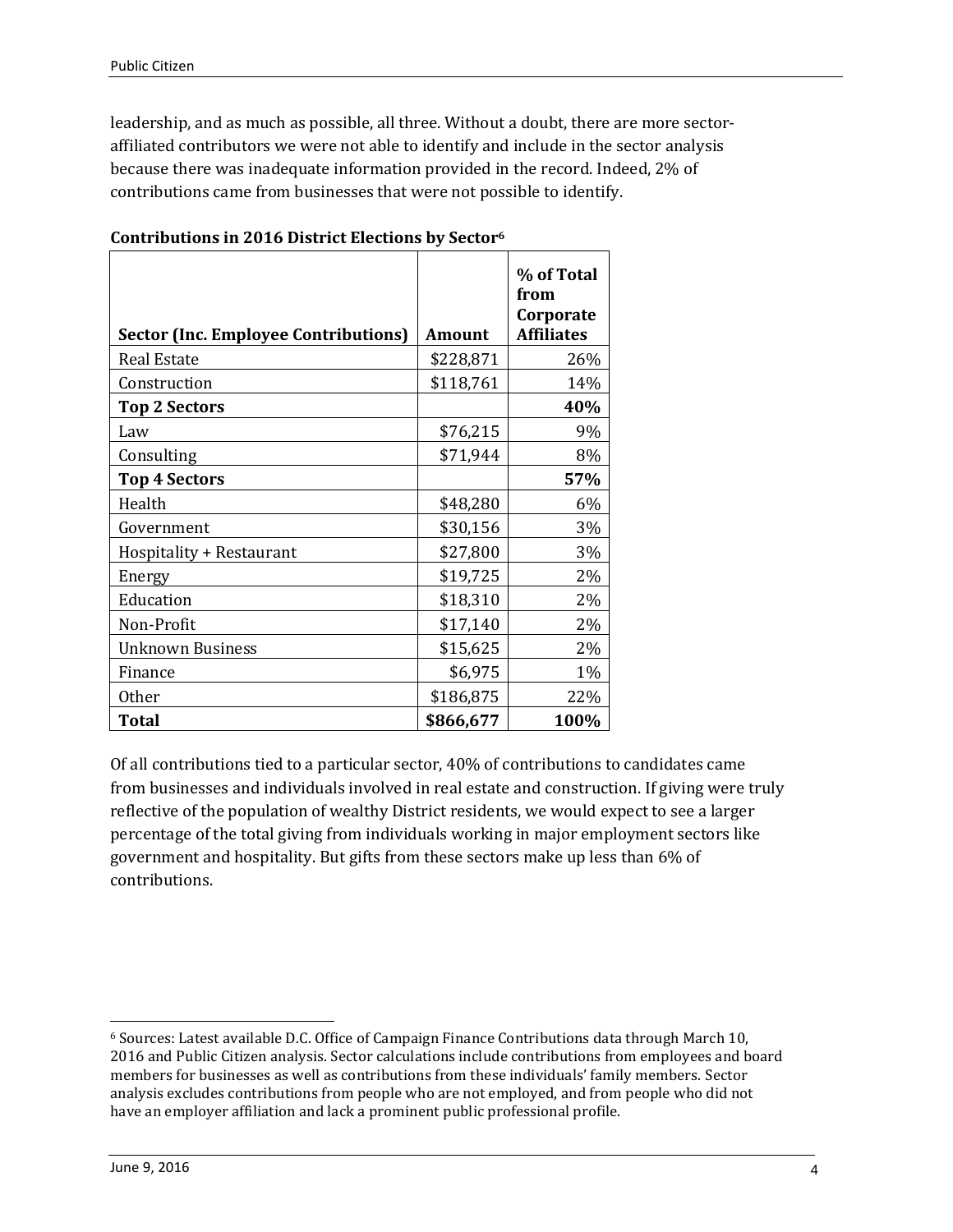Some of the largest contributors have significant business dependent on District Council decision-making, from contracting to project approval, and from height limits to minimum wage. <sup>7</sup> Even where there is no direct business interest at stake, the fundraising process itself increases access to candidates and elected officials. While many corporate contributors are longtime donors, one pair of major contributors from the past election cycle – Exelon and Pepco − are notably absent thus far in this cycle.

| rop to nichtmable corporate/lill literatum contributors<br>Corporation | <b>Amount Sector</b> |                           |
|------------------------------------------------------------------------|----------------------|---------------------------|
| <b>Fort Meyer Construction</b>                                         |                      | \$20,700 Construction     |
| <b>Willco Construction/Mansfield Equities</b>                          |                      | \$13,000 Construction     |
| <b>Colonial Parking</b>                                                |                      | \$11,700 Real Estate      |
| <b>Blue Skye Construction</b>                                          |                      | \$11,300 Construction     |
| Lerner Enterprises (Sports & Real Estate)                              |                      | \$8,875 Real Estate       |
| <b>Moore Construction</b>                                              |                      | \$8,000 Construction      |
| Douglas Construction                                                   |                      | \$6,500 Construction      |
| <b>Monumental Sports</b>                                               | \$6,500 Other        |                           |
| Venable LLP                                                            | $$6,010$ Law         |                           |
| Capitol Petroleum                                                      |                      | \$5,700 Energy            |
| <b>Republic Family of Companies</b>                                    |                      | \$5,500 Real Estate       |
| Western Development Corp.                                              |                      | \$4,750 Real Estate       |
| <b>Dynamic Concepts</b>                                                |                      | \$4,700 Other/Contracting |
| Verizon                                                                |                      | \$4,600 Other/Telecom     |
| <b>Anchor Construction</b>                                             |                      | \$4,000 Construction      |

**Top 15 Identifiable Corporate/LLP Election Contributors<sup>8</sup>**

With the exception of Venable LLP, Verizon and Dynamic Concepts, the major contributors to District elections have their brands emblazoned on construction projects and real estate throughout the District. Millions of dollars of business rests in District contracts and deals with Fort Myer Construction, which has made a comeback after a few months' debarment for defrauding the District more than a decade ago.<sup>9</sup> Fort Myer was the largest donor to

<sup>-</sup><sup>7</sup> [Daniel J. Sernovitz,](https://securepubads.g.doubleclick.net/pcs/view?xai=AKAOjsuoPkgQeNrmmLGnYO2RXyBHDdkOdgOG83rDWWXIm9RWshAuXDmW2UsaB84K6KPJi0Iq1lZr4_Ar0HxiT0s0i5epqsMDTFEExcqeqh-2-iBRcncIslWUoQrERWl8l8sR2GnxRy3AnSr3cYz9hRdm64yH5gAxYZXQ_yjeoFwXLpKfC0-Qc2Hk2WMT2tOJhf9vidWlQIp0PCt6RPCNE5KFuBJxl5-Fh4WW8ZGSTNJY66ZAE8PGSzT895g2RbeP&sai=AMfl-YSJN1M4rnXfzhNfrrsR1JWckJQuS8ZXIxEhQfInlaeK4cItY0E4h9ql49CVSKKjH6RyMnuI6mjUHA&sig=Cg0ArKJSzHHpL1eKLCaZEAE&urlfix=1&adurl=https://tpc.googlesyndication.com/pagead/imgad?id=CICAgKDT76X9axABGAEyCNk3OcrSZUB0%26t%3D10%26cT%3Dhttp%253A//bizjournals.com%26l%3Dhttp%253A//www.bizjournals.com/washington/bio/9541/Daniel+J.+Sernovitz) D.C. Council gives final approval for Advisory Board HQ Washington Business Journal, (Dec. 2, 2015) http://www.bizjournals.com/washington/breaking\_ground/2015/12/d-ccouncil-gives-final-approval-for-advisory.html

<sup>&</sup>lt;sup>8</sup> Many of the largest contributors have diversified business streams in several overlapping sectors. We assigned sector based on the corporation's self-identified primary area of business.

<sup>9</sup> Editorial, *Fort Myer's Friends,* WASHINGTON POST (October 13, 2003)[,](http://www.nytimes.com/2015/10/10/business/us-chamber-of-commerces-focus-on-advocacy-a-boon-to-tobacco.html?_r=0) [https://www.washingtonpost.com/archive/opinions/2003/10/13/fort-myers-friends/938f6b3d](https://www.washingtonpost.com/archive/opinions/2003/10/13/fort-myers-friends/938f6b3d-c017-4cd0-941e-618633eb76c8/)[c017-4cd0-941e-618633eb76c8/](https://www.washingtonpost.com/archive/opinions/2003/10/13/fort-myers-friends/938f6b3d-c017-4cd0-941e-618633eb76c8/)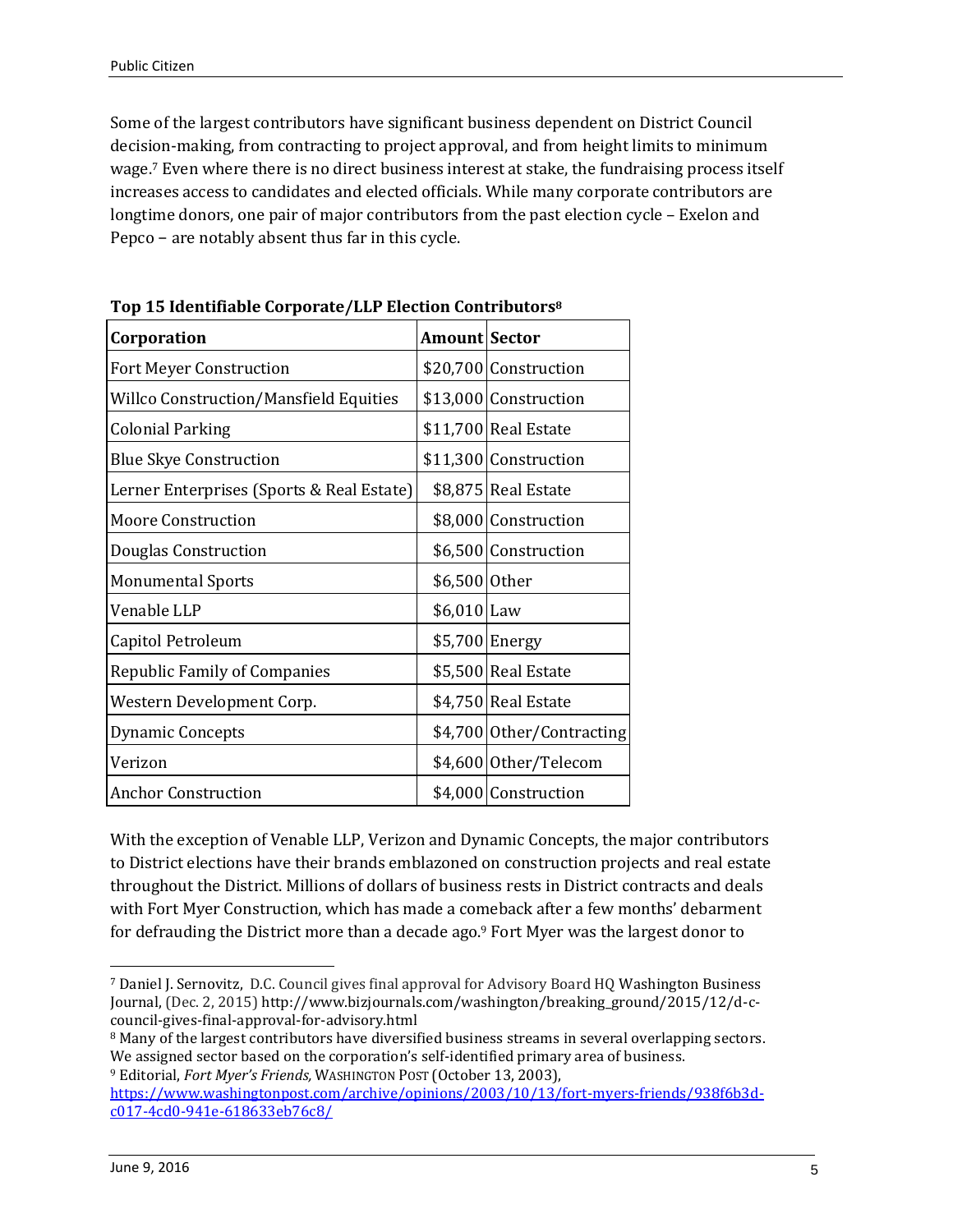District Mayor Muriel Bowser's Fresh PAC, which was abruptly dissolved after public outcry last November.<sup>10</sup> Lerner Enterprises<sup>11</sup> founder Ted Lerner is the Managing Principal Owner of the Washington Nationals and one of a dozen owners of another major contributor, Monumental Sports, which owns the Washington Capitals, Wizards, Mystics and the Verizon Center. Monumental has been in the news in the last year after Bowser pledged District funding to pay 90% of the costs of a new Mystics arena and Wizards practice facility.  $12\,13$ 

### **Conclusion**

While the data for the 2016 election is still coming in, we can already see that it reflects a strong pattern of large corporate entities funding District elections. In the current system, candidates are rewarded for spending significant time cultivating large donors. In a national study by Demos, big donors tend to be older, and are more often male and white than the average American. Big donors have been found to have very different policy priorities as well;<sup>14</sup> they tended to be less concerned about access to jobs and education and more focused on tax breaks.<sup>15</sup> Whether by interests, income, race or gender, it's clear that the group of people who fund District elections are not reflective of the diversity of the District or the needs of its middle and lower-income residents.

The U.S. Public Interest Research group found that D.C. Fair Elections (B21-0509) would empower small donors to contribute 64% of D.C. election funds, about the amount that corporations currently contribute.<sup>16</sup> Should the District pass D.C. Fair Elections, wealthy corporate leaders will continue to have outsized access to elected officials through their longstanding networks, lobbyists and continued funding of the system in smaller amounts.

<sup>-</sup><sup>10</sup> Patrick Madden, *Fresh PAC's Biggest Donors do Business with D.C. Government,* WAMU 88.5 (October 28, 2015)

[http://wamu.org/news/15/10/28/fresh\\_pacs\\_biggest\\_donors\\_do\\_big\\_business\\_with\\_dc\\_government](http://wamu.org/news/15/10/28/fresh_pacs_biggest_donors_do_big_business_with_dc_government) <sup>11</sup> Lerner Enterprises Website. *Lerner Family Biographies.* (June, 6 2016)

http://www.lerner.com/newsArchives/natsLernerFamily.html

<sup>12</sup> Elissa Silverman, *Let's Put Sunshine on the Wizards Practice Facility Deal,* WASHINGTON POST (March 18, 2016[\) https://www.washingtonpost.com/blogs/all-opinions-are-local/wp/2016/03/18/lets](https://www.washingtonpost.com/blogs/all-opinions-are-local/wp/2016/03/18/lets-put-sunshine-on-the-wizards-practice-facility-deal/)[put-sunshine-on-the-wizards-practice-facility-deal/](https://www.washingtonpost.com/blogs/all-opinions-are-local/wp/2016/03/18/lets-put-sunshine-on-the-wizards-practice-facility-deal/)

<sup>13</sup> Jonathan O'Connell, *Bowser Leonisis Reach Deal for Wizards Practice Facility at St. Elizabeth's,*  WASHINGTON POST (September 14, 2015)

[https://www.washingtonpost.com/news/digger/wp/2015/09/14/bowser-leonsis-reach-deal-for](https://www.washingtonpost.com/news/digger/wp/2015/09/14/bowser-leonsis-reach-deal-for-wizards-practice-facility-at-st-elizabeths/)[wizards-practice-facility-at-st-elizabeths/](https://www.washingtonpost.com/news/digger/wp/2015/09/14/bowser-leonsis-reach-deal-for-wizards-practice-facility-at-st-elizabeths/)

<sup>14</sup> Adam Lioz, DEMOS, *Stacked Deck : How Racial Bias in our Big Money Political System Undermines our Democracy* (December 2014[\) http://www.demos.org/publication/stacked-deck-how-racial-bias-our](http://www.demos.org/publication/stacked-deck-how-racial-bias-our-big-money-political-system-undermines-our-democracy-a-0)[big-money-political-system-undermines-our-democracy-a-0](http://www.demos.org/publication/stacked-deck-how-racial-bias-our-big-money-political-system-undermines-our-democracy-a-0)

<sup>15</sup> David Callahan and J. Mijin Cha, DEMOS, *Stacked Deck : How the Dominance of Politics by the Affluent and Business Undermines Economic Mobility in America* (February 2013)

[http://www.demos.org/stacked-deck-how-dominance-politics-affluent-business-undermines](http://www.demos.org/stacked-deck-how-dominance-politics-affluent-business-undermines-economic-mobility-america#priorities)[economic-mobility-america#priorities](http://www.demos.org/stacked-deck-how-dominance-politics-affluent-business-undermines-economic-mobility-america#priorities)

<sup>16</sup> Zach Weinstein. U.S. PUBLIC INTEREST RESEARCH GROUP, *Empowering Small Donors in D.C. Elections*  (June 2016)

[http://www.uspirg.org/sites/pirg/files/reports/Empowering%20Small%20Donors%20in%20DC%](http://www.uspirg.org/sites/pirg/files/reports/Empowering%20Small%20Donors%20in%20DC%20Elections.pdf) [20Elections.pdf](http://www.uspirg.org/sites/pirg/files/reports/Empowering%20Small%20Donors%20in%20DC%20Elections.pdf)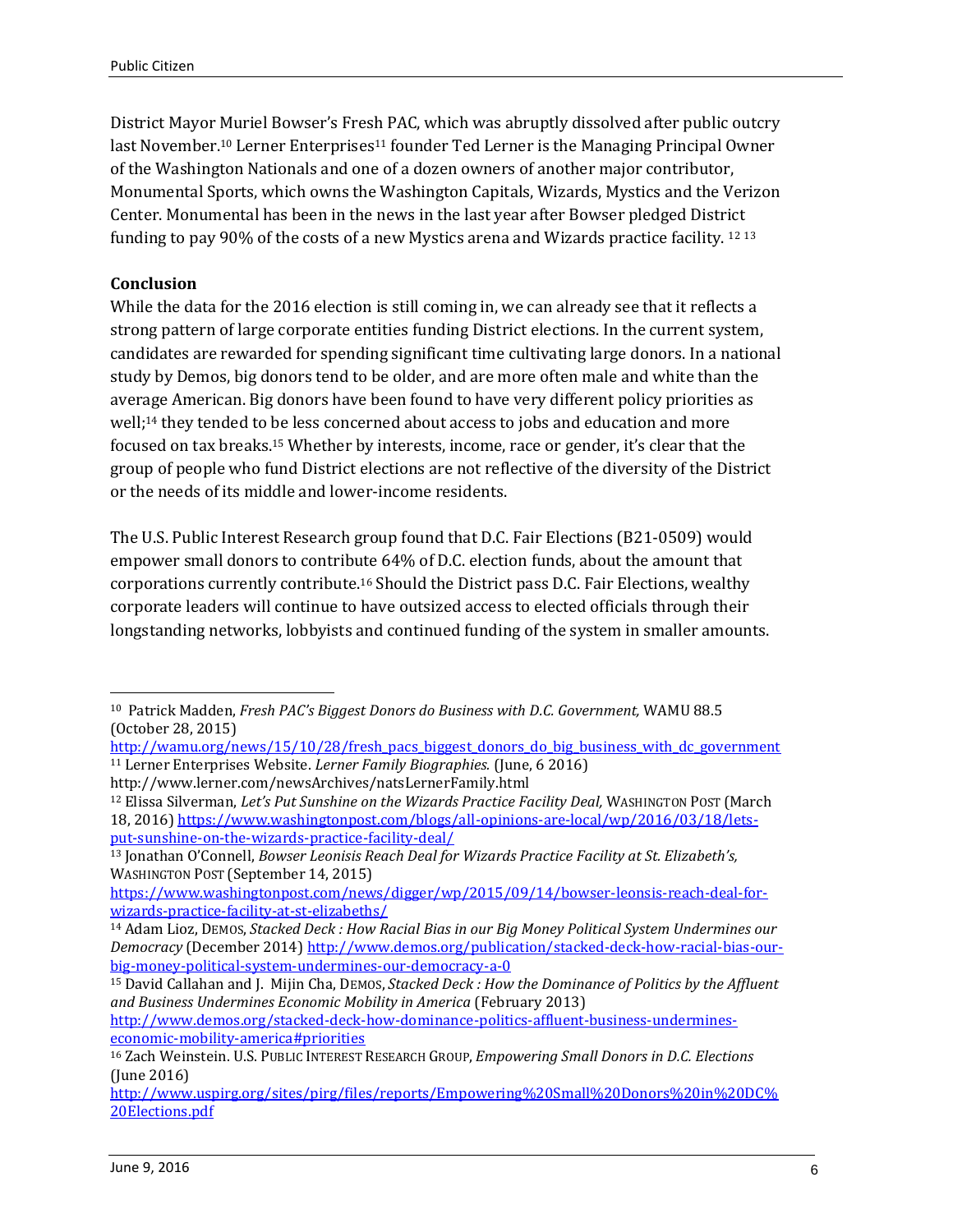What would change is that every day people would have much more proportionate voice and role in the process.

Fair elections systems shift incentives and make it possible for candidates to prioritize everyday District residents – who cannot write big checks or hire lobbyists – and still run successful campaigns. Such systems are already broadly used by candidates across the political spectrum in New York, Maine, New Mexico and Connecticut. Montgomery County, Maryland, recently funded its new fair elections system for the next campaign cycle. In the face of candidate dependency on large contributions from corporate interests, fair elections reform offers an opportunity to change District politics for the better.

#### **Methods**

Contribution data was downloaded from the D.C. Office of Campaign Finance between May 31, 2016 and June 4, 2016. Candidates included were those who have been considered competitive by District media through early June 2016.<sup>17</sup> Corporate contributors in this report include those from corporations, limited liability corporations, law firms and corporate PACs. Corporate affiliates include identifiable board members, executives, management, close associates and their family members, often identifiable both by name and shared address.

## **Acknowledgments**

This report was written by Aquene Freechild, Co-Director of the Democracy Is For People Campaign at Public Citizen with research assistance provided by Democracy Is For People intern Kyle Flanders.

# **About Public Citizen and Democracy is for People**

Public Citizen is a national non-profit organization with more than 400,000 members and supporters. We represent consumer interests through lobbying, litigation, administrative advocacy, research, and public education on a broad range of issues including consumer rights in the marketplace, product safety, financial regulation, worker safety, safe and affordable health care, campaign finance reform and government ethics, fair trade, climate change, and corporate and government accountability.

The Democracy Is For People Campaign is a project of Public Citizen dedicated to overturning the U.S. Supreme Court's 2010 *Citizens United* ruling and putting people, not corporate interests at the heart of our elections. Public Citizen is committed to the passage of small donor public financing and transparency laws for a stronger democracy in the District of Columbia and nationwide.

<sup>&</sup>lt;sup>17</sup> Candidates listed are identified as worthy of discussion as contender in th[e Washington Post,](https://www.washingtonpost.com/opinions/for-dc-council/2016/05/27/5e86c61c-20ee-11e6-aa84-42391ba52c91_story.html) City [Paper,](http://www.washingtoncitypaper.com/news/loose-lips) [WAMU](http://wamu.org/news/16/03/03/public_vote_on_15_minimum_wage_in_dc_remains_in_legal_limbo) o[r Washington Blade](http://www.washingtonblade.com/tag/district-of-columbia/) by early June 2016.